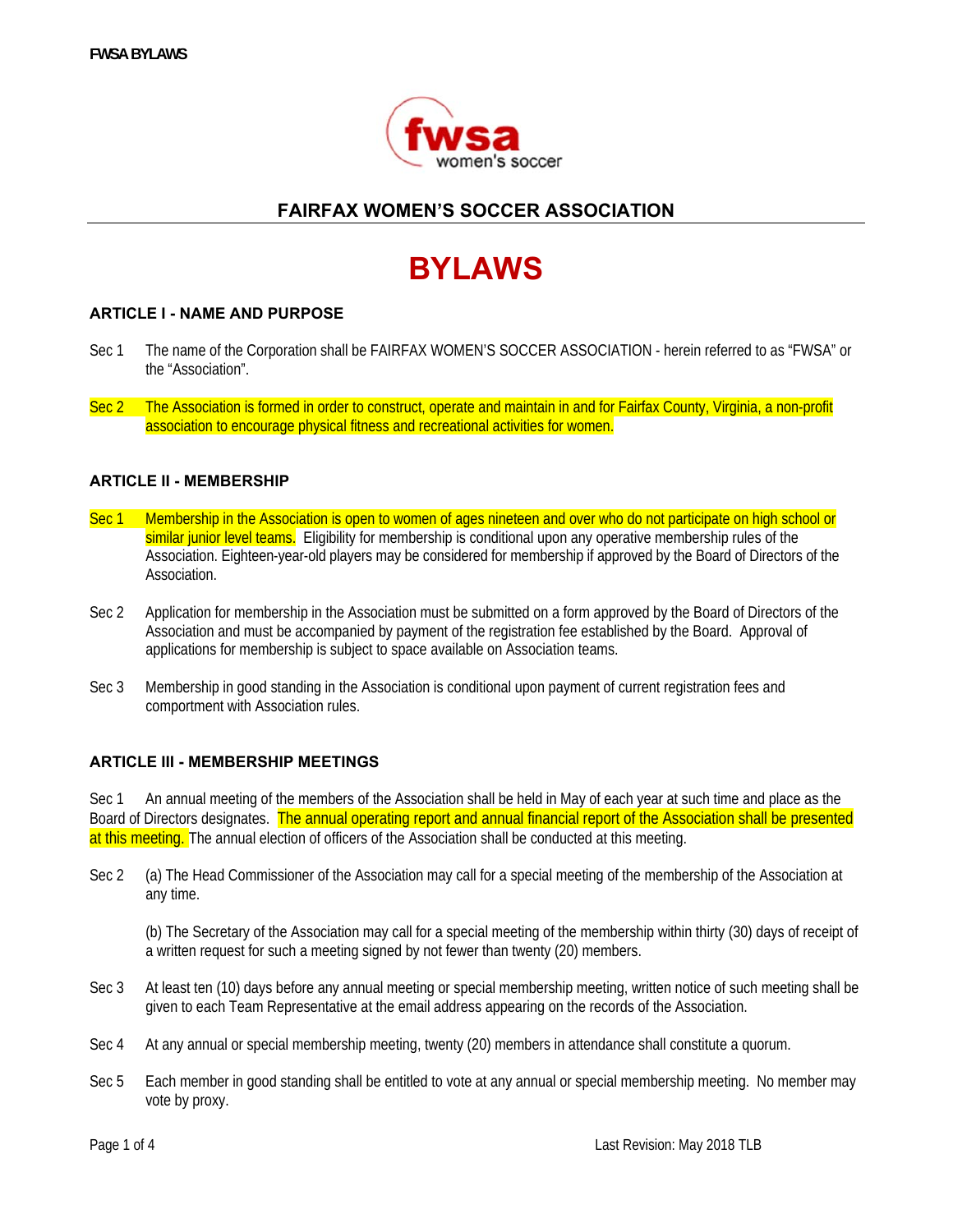# **ARTICLE IV – BOARD OF DIRECTORS**

- Sec 1 The Board of Directors of the Association shall consist of the following officers: Head, Secretary, Treasurer, Fields, Sub Team, Off-Season, Developmental Commissioners, Division Commissioners and Special Commissioners. Special commissioners are as follows: Recruiter, Scheduler, Webmistress, and Special Events. Each Age Group Division in the League shall have a minimum of one (1) Division Commissioner.
- Sec 1(a) Terms for the Special commissioners are renewable and not subject to term limitations. They will be non-voting positions. These positions will be included on the ballot and elected by the majority of the members at the annual General Assembly meeting.
- Sec 2 The Board of Directors shall have general control and management, between annual meetings of the members, of the government and affairs of the Association and shall have the powers usually possessed by Directors of similar associations. It shall be the function of the Board of Directors to provide programs to carry out the purposes of the Association as stated in the Articles of Incorporation and Bylaws. The Board of Directors shall have control of financial and policy matters.
- Sec 2(a) Under certain circumstances a member of the Board of Directors may be asked to step down from her position. These circumstances may include, but are not limited to, the member not performing duties as described in her position description.

 The following guidelines will be used to inform the member that her conduct needs improvement: 1. Written notification by the Head Commissioner, detailing concerns and outlining ideas to improve performance. 2. If the situation has not improved in a timely manner, the Head Commissioner will advise the Board and a vote will be taken on termination.

- Sec 3 The Board of Directors shall meet at least once every two months. The time and place of such meetings shall be fixed by the Head Commissioner. Any Board member may call a special meeting of the Board of Directors at any time.
- Sec 4 At any meeting of the Board of Directors, a minimum of one-half of the sitting members who are eligible to vote shall constitute a quorum. Each member of the Board present at any meeting shall be entitled to one (1) vote, and the requisite vote necessary to take any action shall be a majority of the votes cast.
- Sec 5 Unless otherwise required, the Board meetings shall be conducted in accordance with Roberts Rule of Order. The regular order of business of the Board shall be: (a) call to order; (b) reading of the minutes; (c) treasurer's report; (d) reports of commissioners and special reports; (e) unfinished business; (f) new business; (g) adjournment.
- Sec 6 A Board member may not serve as Commissioner for the division in which she plays, unless expressly approved by a majority of the FWSA Board of Directors.

#### **ARTICLE V – ELECTIONS**

- Sec 1 Officers elected to manage the affairs of the Association, shall each be a member in good standing of the Association. At the time of elections, no more than three (3) members from any one (1) team shall be elected.
- Sec 2 (a) An election of officers shall be conducted in May of each year at the regular annual meeting of the Association membership. Officers shall be elected by a majority of the members voting at the meeting.

(b) Officers shall be elected to serve a term of one (1) year, with the exception of the Head Commissioner. A Head Commissioner is elected to serve a two (2) year term. Non-renewable officers shall serve no more than two (2) consecutive terms . No Head Commissioner shall serve more than one term as Head Commissioner, but may have served two prior consecutive terms in another Board position. A term of office shall begin after the first meeting of the Board of Directors following the annual membership meeting in May and shall run through the end of the first Board meeting after the annual membership meeting the following year.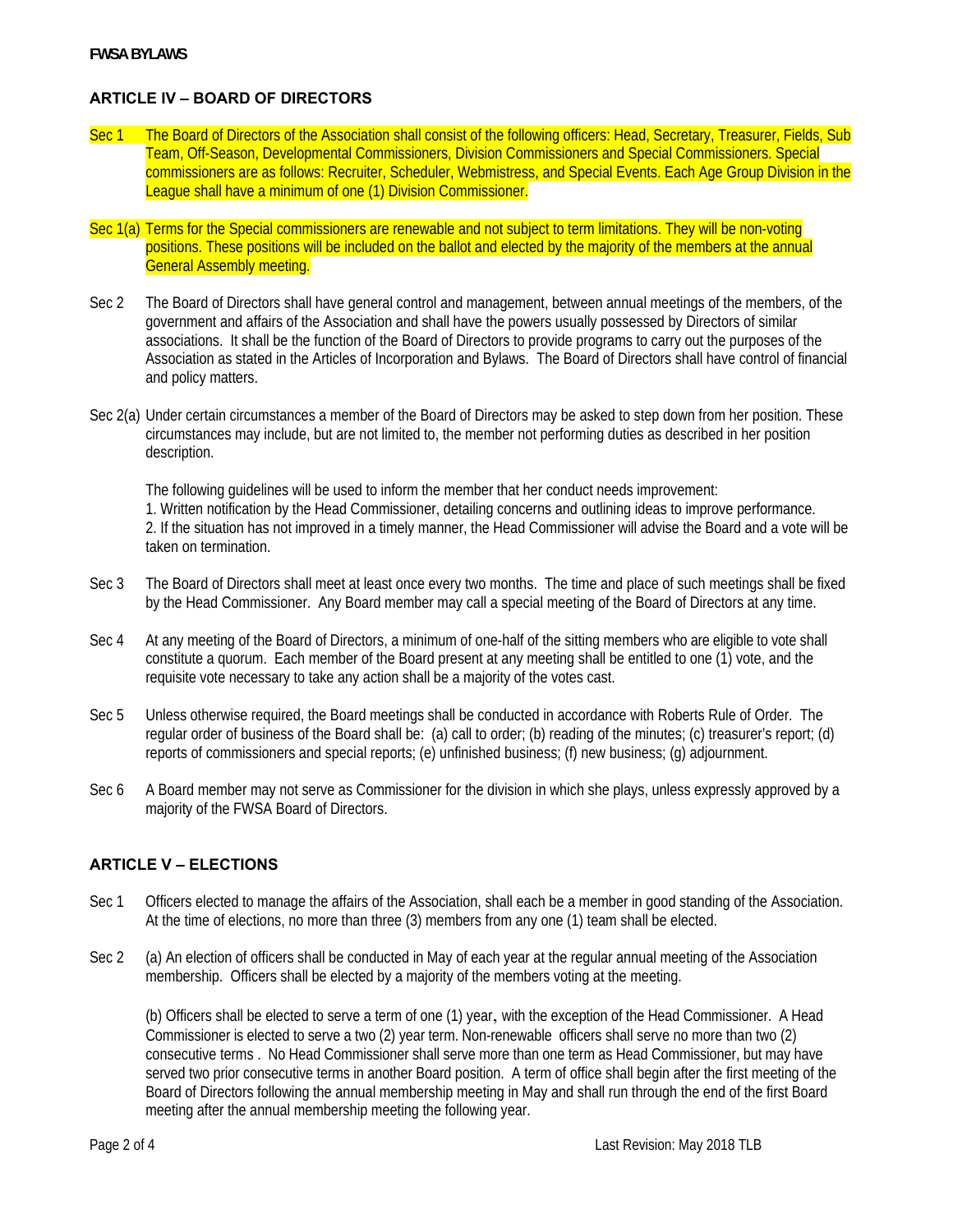Article V continued…

(c) Nominations for officers shall be submitted by a Nominations Committee, which is appointed by the Head Commissioner. The committee shall file with the Head Commissioner a written list of nominees after first having obtained the consent of the person nominated. This list of nominees shall be transmitted to the Team Representatives by the Secretary of the Association together with written notice of the annual membership meeting at least ten (10) days in advance of the meeting. Additional nominations may be made from the floor at the annual meeting, provided that the prior consent of any person so nominated has been obtained.

- Sec 3 An interim vacancy in any elective office shall be filled by a majority vote of the Board of Directors.
- Sec 4 A member of the Board of Directors may not serve as a Team Representative during her term of office on the Board.

# **ARTICLE VI – OFFICERS**

- Sec 1 The officers of the Association shall consist of the Head Commissioner, Treasurer, Secretary, Special Commissioners, and Division Commissioners.
- Sec 2 The Head Commissioner shall preside at all meetings of the members and the Board of Directors, and shall be entitled to attend the meetings of all committees and shall perform all the duties usually pertaining to that office. At the end of the Head Commissioner's term, the incumbent may remain on the Board for at minimum an additional year past term as the Past Head Commissioner, culminating at the Board's January meeting. This position is a non-voting position. The Past Head Commissioner will oversee training of the incoming Head Commissioner.
- Sec 3 Each of the Division Commissioners shall undertake administrative and oversight functions as allocated by the Board of Directors and shall have the authority to assume any of the duties and exercise any of the powers of the Head Commissioner during her absence or inability to act.
- Sec 4 The Treasurer shall have the custody of all funds, securities, and assets of the Association. She shall provide and maintain complete records of the assets and liabilities of the Association. She will prepare such reports as required to be filed by local, state, and federal law and regulations. She shall prepare an organized Sports Activity Report for Fairfax County, which includes a financial report. This report shall be presented at the annual membership meeting in May. At the end of the Treasurer's term, the incumbent may remain on the Board for an additional one-season term as the Past Treasurer, culminating at the Board's January meeting. This position is a non-voting position. The Past Treasurer will oversee training of the incoming Treasurer.
- Sec 5 (a) The Secretary shall prepare and maintain minutes of all meetings of the Board and of the Association membership. She shall give proper notice of all membership meetings, officer elections, and other matters appropriate for consideration by the membership. She shall conduct the correspondence of the Association and have custody of same, as well as the Association incorporation, Bylaws, and amendments thereto, and rules of the Association.

 (b) The minutes of all meetings shall be signed by the Secretary. She will be responsible for preparing the annual operation report of the Association to be presented at the annual membership meeting in May.

# **ARTICLE VII – COUNCIL**

- Sec 1 Each team shall select a Team Representative which will comprise a Council whose purpose will be to: (1) serve as an advisory committee to the Board of Directors; and (2) report on Board decisions and policies to their respective teams.
- Sec 2 The Council will meet with the Board of Directors at least twice each year. Additional meetings may be called by the Board as necessary. Any Team Representative may petition the Board for a joint meeting of the Council and the Board of Directors.